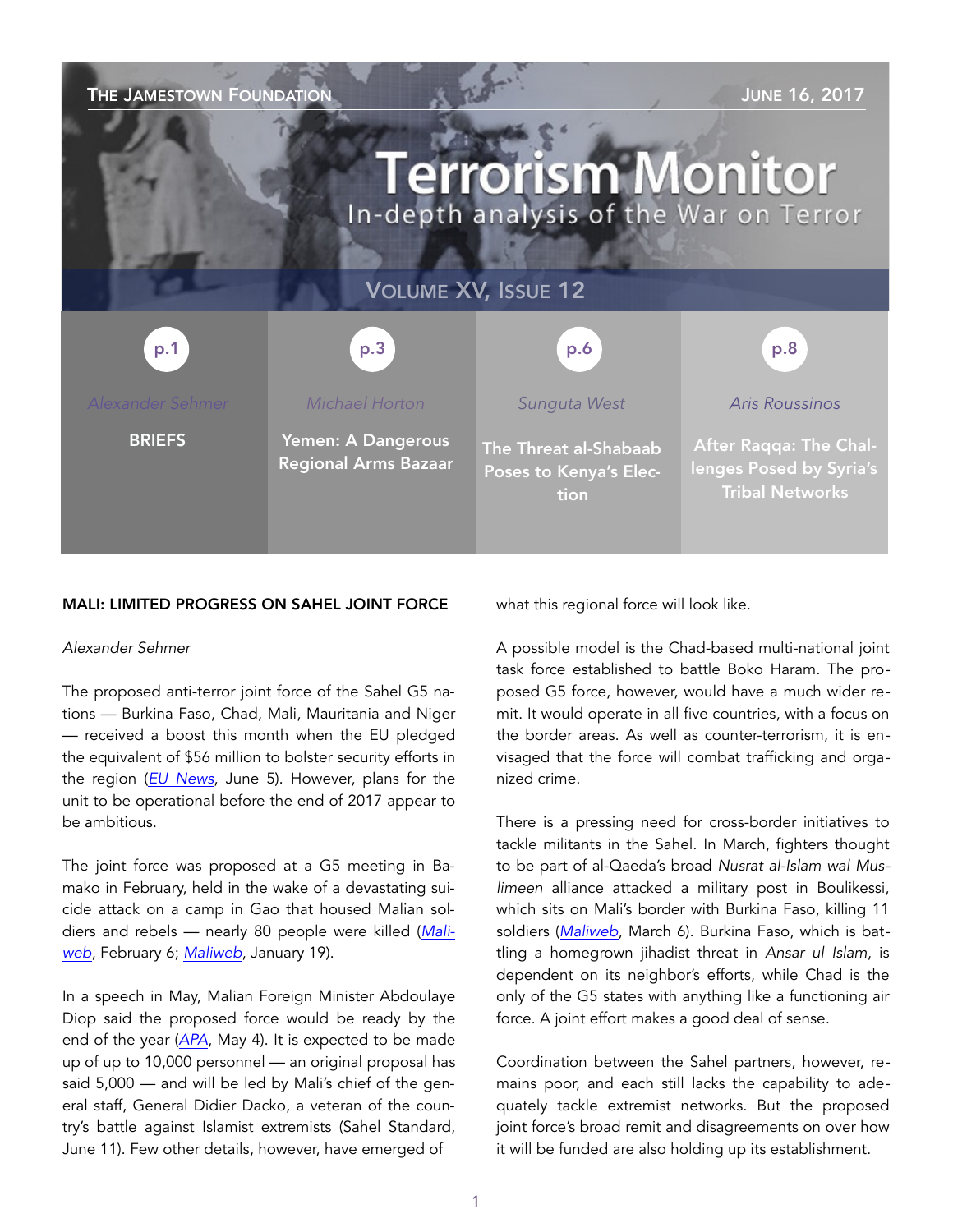Although heavily promoted by the French, whose own Operation Barkhane has been active in the region since August 2014, there are genuine concerns that handing wide-ranging powers to military units in a region where it is often hard to distinguish the affiliations of armed groups could be counterproductive. It seems international forces, including the United Nation's own Mali mission, MINUSMA, will need to remain in place for some time to come.

## UNITED KINGDOM: INTELLIGENCE AGENCIES FACE SURVEILLANCE CHALLENGES

#### *Alexander Sehmer*

The United Kingdom has weathered three terror attacks over the course of three months, with the attackers in each case having previously been known persons of interest to the authorities in some form. With the Brits considering their intelligence services among the most sophisticated in Europe, the attacks have raised some serious questions about their capacity to maintain what has become an unprecedented number of investigations.

On June 3, three men rammed a van into pedestrians on London Bridge and then attacked bystanders with knives, killing eight people and injuring dozens of others. Khuram Butt, the group's ringleader, had links to the banned al-Muhajiroun group and was previously investigated after he was reported to an anti-terror hotline in 2015 (*[The Telegraph](http://www.telegraph.co.uk/news/2017/06/05/ringleader-london-bridge-terror-attack-named-khuram-butt/)*, June 6). That investigation was later downgraded.

Salman Abedi, who killed 22 people and injured 120 others when he blew himself up at a pop concert in Manchester on May 22, had reportedly been under surveillance in Libya for more than a month prior to the attack (*[Manchester Evening News](http://www.manchestereveningnews.co.uk/news/greater-manchester-news/salman-abedi-libya-security-report-13176523)*, June 13). But poor coordination with their Libyan counterparts meant UK authorities knew him as a petty criminal (*[Manchester](http://www.manchestereveningnews.co.uk/news/greater-manchester-news/manchester-arena-bomber-salman-abedi-13111727)  [Evening News](http://www.manchestereveningnews.co.uk/news/greater-manchester-news/manchester-arena-bomber-salman-abedi-13111727)*, May 30).

Khalid Masood, who on March 22 killed four people and injured 50 others by ramming them with a car on Westminster Bridge in London and then fatally stabbed a police officer outside the parliament building, was known to have a violent past and an "interest" in jihad (*[The Guardian](https://www.theguardian.com/uk-news/2017/mar/27/westminster-attacker-khalid-masood-not-directed-by-isis-met-police)*, March 27).

Britain is not the only country in Europe to have found itself in this position. The suicide bombers who killed 32 people in coordinated blasts in Brussels in March last year also had criminal pasts. One of them, Najim Laachraoui, had even spent time in Syria where he interrogated hostages held by Islamic State (*[L'Echo](http://www.lecho.be/dossier/attaquesparis/Najim-Laachraoui-a-ete-geolier-en-Syrie/9757821)*, April 22, 2016).

"These days in Europe you have returning fighters, you also have homegrown extremists, you have hate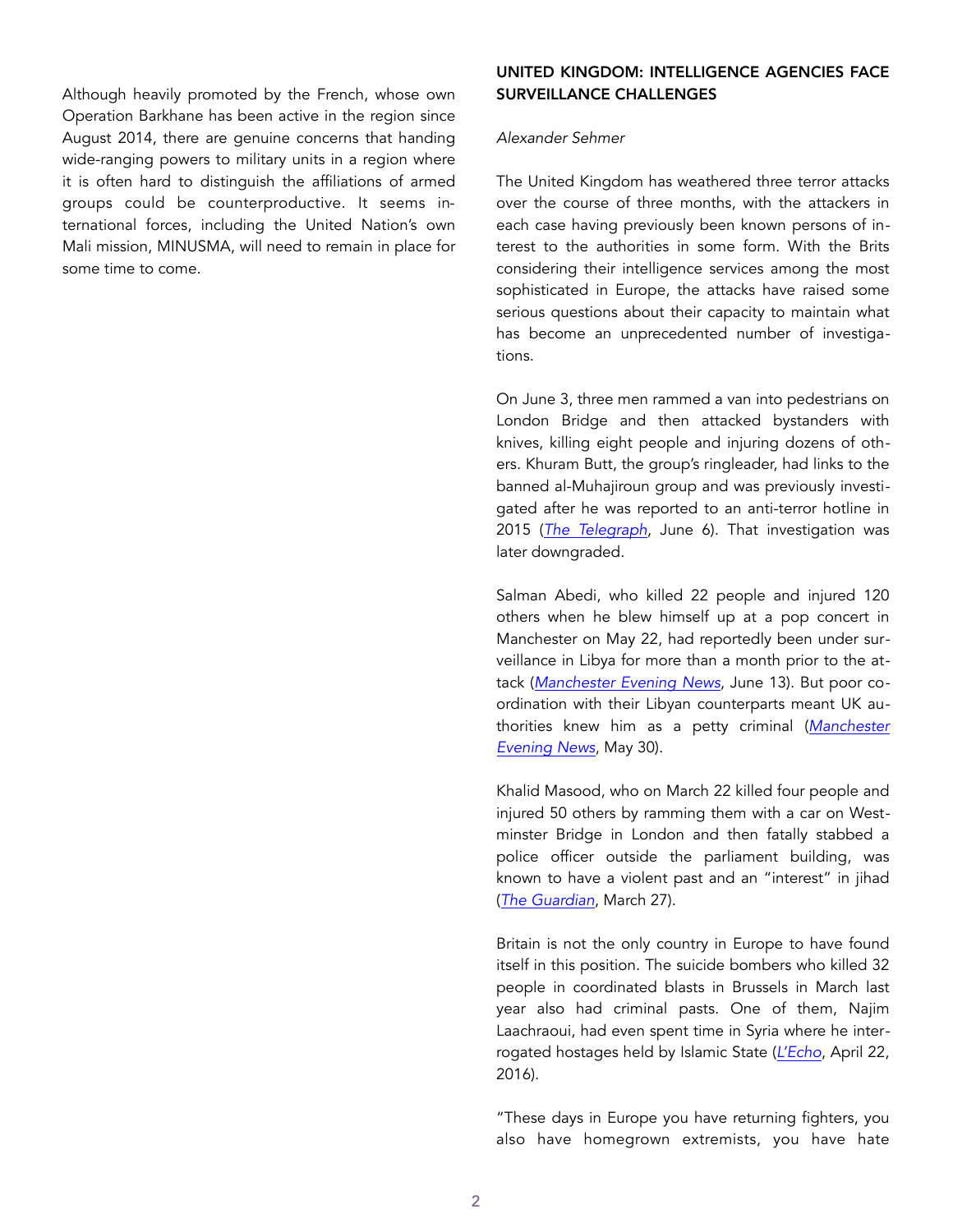preachers. It's a huge number of people for the authorities to watch," said Thomas Renard, a senior research fellow working on counter-terrorism at the Egmont Institute in Brussels.

"It's a difficult task for Belgium, and other small countries in the EU, to monitor so many individuals thoroughly. In larger countries too, like Germany and France, the numbers are just too big. After the attack in Brussels, some people liked this comfortable explanation that the Belgians were simply amateurs, unable to cope with this new threat, but now I think we see that the situation is more complicated and more widespread across Western Europe" (Author's interview, June 8).

In the aftermath of the UK attacks, it emerged that British intelligence agencies have disrupted a series of potential terror plots, but they are running about 500 investigations covering 3,000 individuals, with another 20,000 people on their radar kept under review (*[The](http://www.telegraph.co.uk/news/2017/05/25/five-uk-terror-plots-disrupted-past-two-months-mi5-battles-unparalleled/)  [Telegraph](http://www.telegraph.co.uk/news/2017/05/25/five-uk-terror-plots-disrupted-past-two-months-mi5-battles-unparalleled/)*, May 25). These kinds of numbers are unprecedented and, in the short term at least, the chances are that they will only continue to grow.

# Yemen: A Dangerous Regional Arms Bazaar

## *Michael Horton*

Yemen is the second most heavily armed country in the world after the United States. Before the current civil war began, there were an estimated 54 guns for every 100 residents. [1] Now, the number of small and medium arms in the country is far higher. Both Saudi Arabia and the United Arab Emirates (UAE), who are the primary external participants in the war, have flooded Yemen with weapons of all types. These weapons, which range from assault rifles to anti-tank guided missiles (ATGMs), are being provided to a range of disparate militias so that, in theory, they can fight the Houthis who control northwest Yemen. In reality, there are almost no safeguards in place to monitor the end-use of these weapons. [2] Consequently, many of them, including sophisticated medium arms like ATGMs, are sold on to whichever organization or individual will pay the highest price. [3]

Before the start of the conflict, Yemen was already a regional arms bazaar, but the country's well-established smuggling networks have been reinvigorated by the influx of weapons. These networks have contacts throughout the region and move significant quantities of arms to Somalia and further afield, but it is not only Yemen's arms dealers who are profiting from the inflow of weapons. Groups like al-Qaeda in the Arabian Peninsula (AQAP) and Somalia-based al-Shabaab are also benefiting. In the case of AQAP, the group has never been better armed or better funded. While al-Shabaab has long suffered from a dearth of weapons and materiel, this may not be the case for much longer. What is certain is that the consequences of indiscriminate weapons transfers to Yemen will have a profound effect not only on Yemen but also on the region as a whole in the months and years to come.

#### From Submachine Guns to Gently Used Tanks

Yemen's arms markets are a paradise for organizations that want to stock up on anything from the latest highend Heckler and Koch submachine guns to secondhand but barely used tanks. Even when Yemen had a functioning government, it was unable, and largely unwilling, to impede the illicit trade in weapons.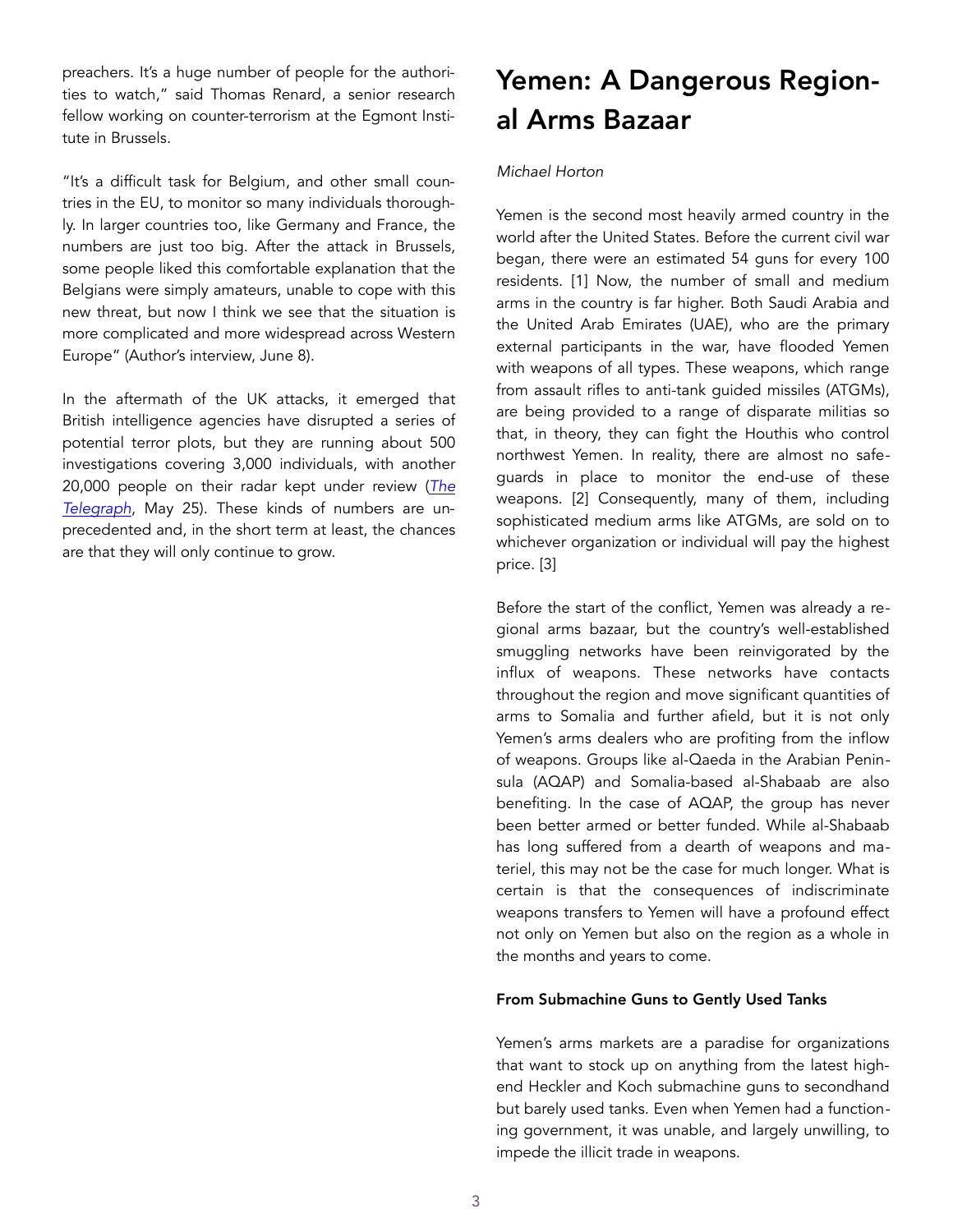Yemen's largest arms market is in the village of Jihana, a mere 40-minute drive from the Yemeni capital of Sanaa. There  $-$  and at other markets  $-$  buyers can find a dizzying array of small and medium arms. Heavy weapons — such as tanks, artillery pieces and armored vehicles — are also easily procured.

Most civil wars create a shortage of weapons and materiel, but Yemen's conflict has resulted in a glut of arms. Prices for less desirable assault rifles, like the Steyr AUG used by Saudi forces, have plummeted. These rifles now cost less than \$60. Of far more interest to most buyers are the advanced weapons systems that have only recently been made available. These include ATGMs and, perhaps most worryingly, surface-to-air missiles like the SA-7 Grail and its variants. However, it is the ATGMs that are most in demand by all sides in the conflict and have proved to be decisive in various battles around Yemen. Most of the more advanced weapons, like the thirdgeneration ATGMs, have come into the country in the last two years. In addition to weapons, advanced kit like night-vision goggles, hand-launched drones and encrypted communication devices are also widely available.

There are numerous claims that Iran is providing weapons to the Houthis. However, it is the UAE and Saudi Arabia that are providing the vast majority of these more advanced weapons. While they may be intended for anti-Houthi militias and reconstituted units of the part of the Yemeni Army aligned with Yemen's government-in-exile, the leaders of these forces simply sell much of it on the open market (*[Daily Star](http://www.dailystar.com.lb/News/Middle-East/2017/May-01/404115-al-qaeda-leader-says-group-fought-alongside-us-backed-forces-in-yemen.ashx)*, May 1). These militias and army units are poorly paid — if they are paid at all — and the sale of weapons provides a source of funds for both the men and their officers.

There is a long history in Yemen of military units selling weapons and materiel. Between 2004 and 2011, during the Houthis' six wars with the Yemeni government, led by then-President Ali Abdullah Saleh, the rebel's primary source for weapons and ammunition was the Yemeni Army they were fighting.

While recently supplied weapons are being sold by the militias and army units, all sides in the conflict have seized weapons during battles and from Yemeni army stockpiles. These seized weapons, those that are deemed to be in surplus and not readily needed, are sold to arms dealers, third parties and, in some cases, even rivals.

## AQAP and the Arms Trade

After the start of the Saudi intervention in Yemen, which began on March 26, 2015, AQAP went on the offensive across much of the southern part of the country. One of the organization's primary objectives was the seizure of government stores of weapons. AQAP succeeded in seizing stockpiles of weapons from sites around the port city of al-Mukalla, among other towns, and captured weapons from fleeing Yemeni Army units.

AQAP's leadership has been tied into the illicit networks that traffic everything from arms to people. These networks have ready access to Yemen's long and unguarded southern coast, allowing them to move all manner of illicit (and licit) goods in and out of Yemen.

The weapons became a ready source of funds for AQAP. The organization kept and stockpiled the ones it most required and sold off those it did not. Unlike the Saudiand UAE-funded militias and army units, AQAP's operatives are generally well and consistently paid. While AQAP substantially boosted its funding when it seized an estimated \$100 million from a branch of the Yemeni Central Bank in al-Mukalla, weapons sales and "taxes" imposed on smugglers are also significant sources of income for the group (*[Reuters](http://www.reuters.com/investigates/special-report/yemen-aqap/)*, April 8, 2016). On top of this, AQAP uses its access to weapons, especially AT-GMs and (potentially) surface-to-air missiles, as a way to build influence with other al-Qaeda franchises like al-Shabaab.

#### Regional Proliferation

Relative to Yemen, there are far fewer weapons available in Somalia. This is because Somalia has often acted as a conduit for arms and materiel to other destinations in Africa. As a consequence of this, and the decades of its own civil conflict, weapons command far higher prices in Somalia than in Yemen.

Access to adequate supplies of weapons and materiel has long been a problem for al-Shabaab, and in particular the organization has only ever had limited access to more advanced weapons. Greater access to ATGMs, advanced night vision equipment, lightweight man por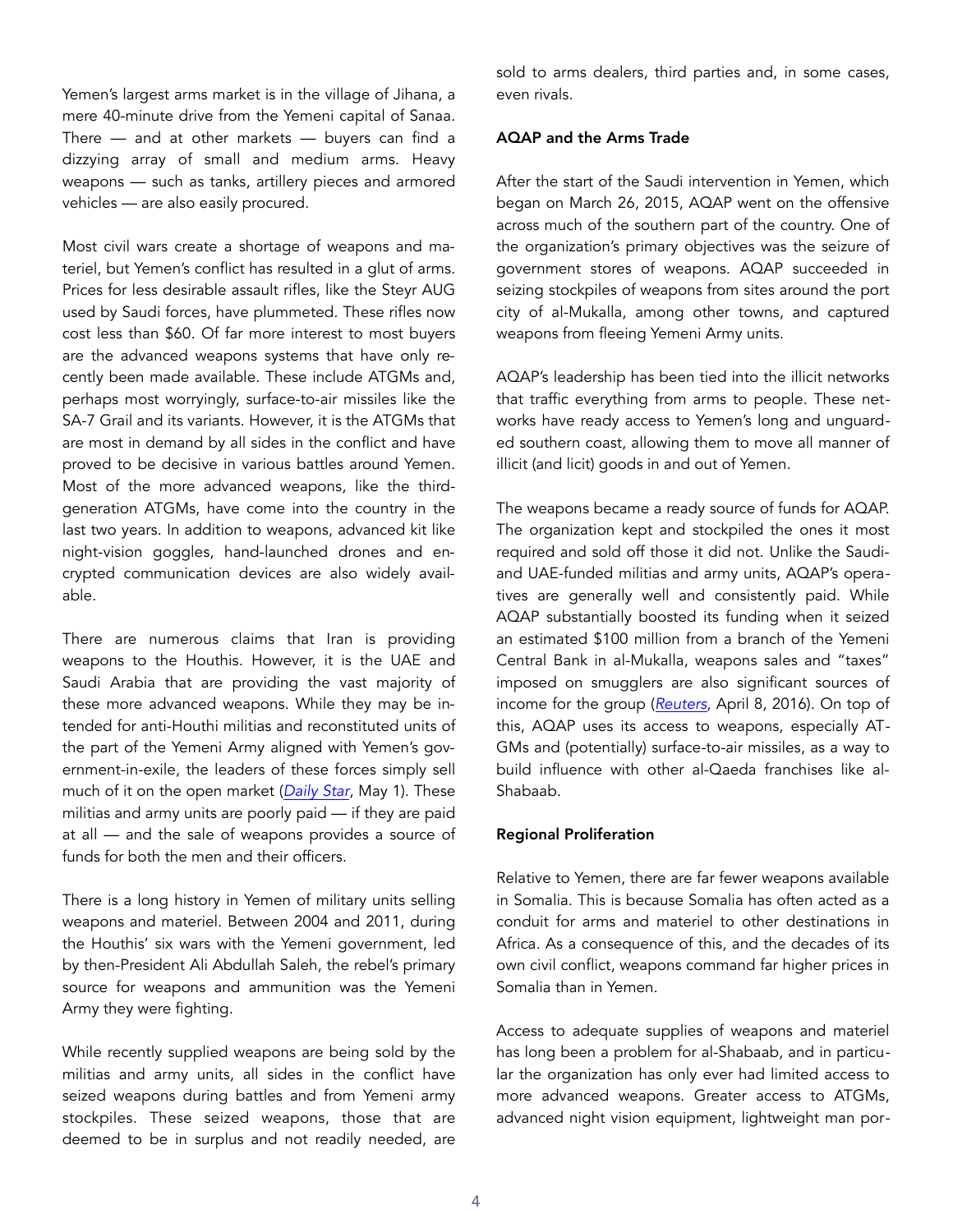table mortars and hand-launched drones would make al-Shabaab a far more lethal opponent.

The leadership of AQAP and al-Shabaab have exchanged top-level operatives, and both organizations have learned from one another over the past five years. AQAP has refined and expanded its intelligence wing, learning from al-Shabaab's own intelligence organization, the Amnniyat. [4] It is almost certain that al-Shabaab will in turn benefit from AQAP's increasing experience in operating and deploying a wider array of weapons. It is also likely that al-Shabaab will benefit from AQAP's access to these weapons.

Al-Shabaab will not be the only group in Somalia to benefit from the outflow of weapons from Yemen. Somalia's pirate gangs, which have had a working relationship with parts of the al-Shabaab organization, may also gain.

Somalia's pirate gangs have been greatly weakened over the last four years due to the efforts of the international community and by the governments of Somalia and Somaliland. Meanwhile, many shipping companies have taken action, hiring armed security teams for their ships. Somalia's pirates have historically been poorly armed, relying on assault rifles and RPGs. If these gangs were to gain access to ATGMs, which can be easily repurposed, or other advanced weapons, it could make them far more of a threat to ships transiting the Bab al-Mandeb and the Somali coast (*[al-Jazeera](http://www.aljazeera.com/news/2017/03/somalia-pirates-anger-fuels-return-ship-attacks-170315191915900.html)*, March 15).

## Outlook

Al-Shabaab and Somalia's pirate gangs are but two groups that stand to benefit from the availability of weapons in Yemen. Undoubtedly, as the war continues, there will be many more. Yemen's coast is extensive and unguarded. Weapons and materiel are being exported with ease from Yemen to Somalia. It is likely that they are traveling even further afield.

Quite apart from the dangers posed by an unchecked outflow of weapons, including some relatively advanced armaments, the trade is a ready source of cash for al-Qaeda's most capable franchise. Meanwhile, Saudi Arabia and the UAE's large scale exporting of arms to Yemen will have grave repercussions for both them and the region as a whole.

While personal ownership of weapons in Saudi Arabia is highly regulated, a thriving black market for weapons exists there. Given that Saudi Arabia has little control of its border with Yemen, it is likely that some of the weapons there are making their way across the border to be re-sold in Saudi Arabia to terrorist cells and other organizations that oppose the House of Saud.

The war in Yemen and the weapons provided to its various actors have the potential to reshape and intensify piracy and other regional threats. The outflow of weapons from Yemen is itself of great concern, but knowledge and experience of how best to use them is also being exported. The policy of supplying tens, if not hundreds, of millions of dollars worth of weapons to adhoc militias in a country as unstable and strategically located as Yemen will result in a host of unintended and deadly consequences.

*Michael Horton is a senior analyst for Arabian affairs at the Jamestown Foundation. He is a frequent contributor to Jane's Intelligence Review and has written for numerous other publications including: The National Interest, The Economist and West Point's CTC Sentinel.* 

## **NOTES**

[1] See: Small Arms Survey. The US has 88.8 guns for every 100 residents. Yemen has 54.8 guns per 100 residents. These numbers only take into consideration small arms and not the medium and heavy arms that are readily available in Yemen.

[ 2] The US government lost track of 500 million USD worth of weapons and equipment that it provided to Yemen after the outbreak of civil war (*[Washington Post](https://www.washingtonpost.com/world/national-security/pentagon-loses-sight-of-500-million-in-counterterrorism-aid-given-to-yemen/2015/03/17/f4ca25ce-cbf9-11e4-8a46-b1dc9be5a8ff_story.html?utm_term=.c493bc459f0b)*, March 17, 2015).

[3] Much of the information in this article is based upon multiple interview with a range of Yemen based analysts and journalists conducted in April and May 2017.

[4] See: "Fighting the Long War: The Evolution of al-Qaeda in the Arabian Peninsula," *CTC Sentinel*, January 23, 2017.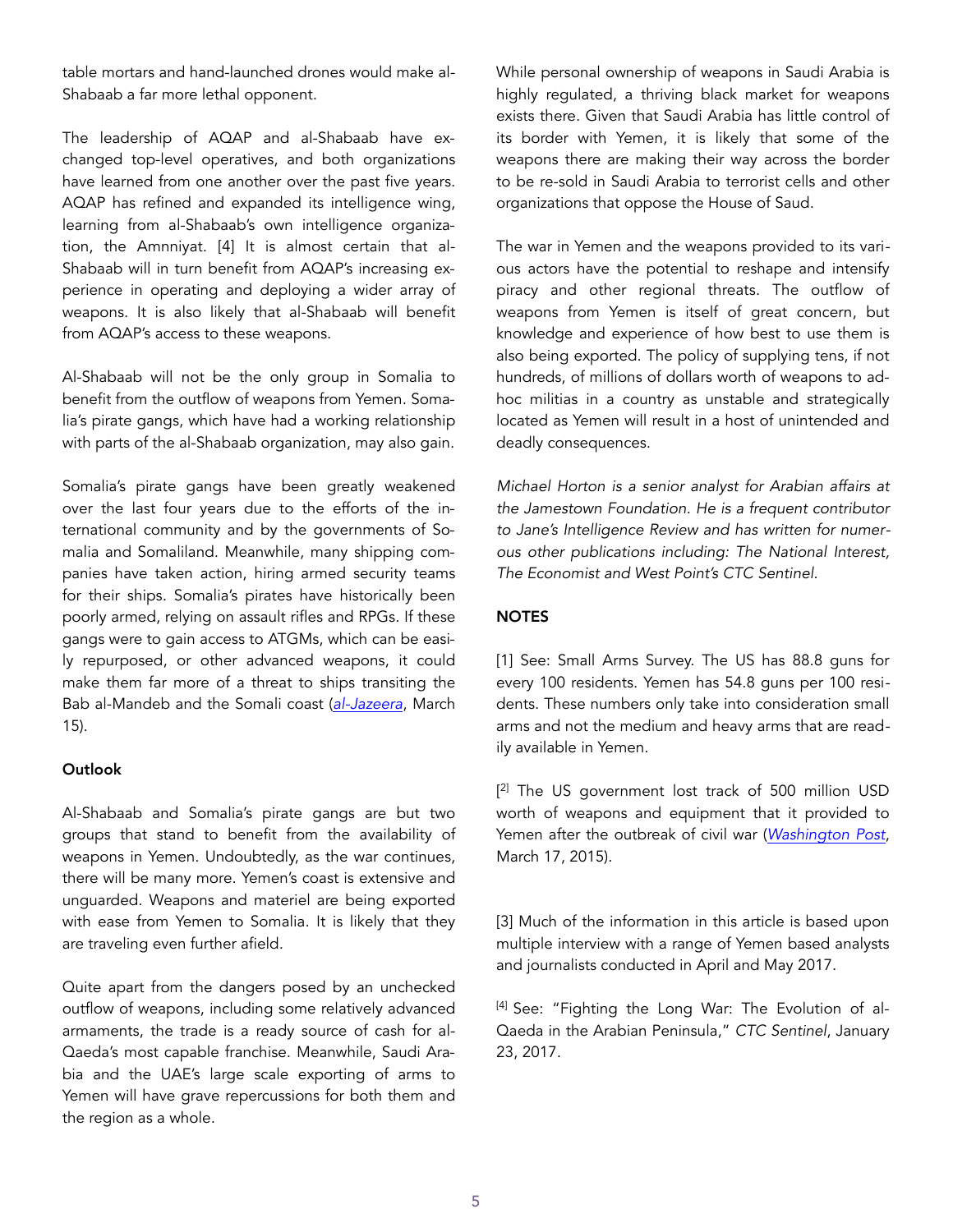# The Threat al-Shabaab Poses to Kenya's Election

### *Sunguta West*

With Kenyans heading to the polls on August 8, voting once again against the backdrop of the security threat posed by al-Shabaab, the recent supposed theft by militants of an electronic voting kit has raised fears that the group could seek to directly target the election process.

While fears of some form of electronic threat are overstated — and possibly owe something to the hacking claims that have followed elections in the West — al-Shabaab could still seek to disrupt the polls in a more traditional manner.

## Hacking 'Threat'

Kenya introduced some electronic voting measures in 2013, in response to recommendations made by the Kriegler Commission in its report on the deadly violence that followed the 2007 presidential election. These have since been codified, and Kenya goes into its 2017 election using a biometric voter registration system, candidate registration system and electronic voter identification. These could all be targeted, according to some government officials.

Allegations of the potential threat to the elections emerged as far back as December 2016, when the country was debating the merits of using an electronic voting system (*[The Star](http://www.the-star.co.ke/news/2016/12/29/al-shabaab-can-interefere-with-electronic-voting-system-cs-mucheru_c1479566)*, Dec. 29, 2016). At the time, Information, Communications and Technology (ICT) Cabinet Secretary Joe Mucheru warned that al-Shabaab, or any cybercriminal group, could target electronic voting methods. He advised against using the system, pointing out similar systems had failed in various countries and suggesting that Kenya should not consider itself to be an exception (*[The Standard](https://www.standardmedia.co.ke/ureport/article/2000228428/al-shabaab-plans-to-hack-into-kenya-s-election-claims-are-so-worrying)*, December 31, 2016).

Those fears are not unfounded. In 2012, a hacker known as Direxer brought down 103 government of Kenya websites. In May 2016, hacking collective Anonymous carried out a sophisticated hack on the Kenyan ministry of foreign affairs, stealing data and confidential files, including email conversations and security related communications, and posting them on the dark web.

The issue appeared to come to a head in February this year when suspected al-Shabaab fighters reportedly stole biometric voter registration kits belonging to Kenya's elections manager, the Independent Electoral and Boundaries Commission (IEBC) (*[Nairobi News](http://nairobinews.nation.co.ke/news/al-shabaab-mandera-steal-bvr-kits/)* , February 2). The militants attacked a local police station in Mandera, over-powering the 21 police officers manning the station before making off with the kits, three guns, ammunition, a police vehicle and a motorcycle (*[The Star](http://www.the-star.co.ke/news/2017/02/02/al-shabaab-steal-bvr-kits-guns-police-car-in-arabia-police-post-raid_c1499305)*, February 2; *[Daily Nation,](http://www.nation.co.ke/counties/mandera/Shabaab-stole-BVR-Kits/1183298-3804898-format-xhtml-y7dy7lz/index.html)* February 8).

The incident further fueled speculation that the group had an interest in directly targeting the elections, but al-Shabaab later denied the voting kits were among the items it had seized, instead saying the government needed to come clean and admit it had simply lost the equipment (*[Daily Nation,](http://www.nation.co.ke/news/Al-Shabaab-denies-stealing-bvr-kit/1056-3801202-u9d5duz/)* February 6).

## Unjustified Fears

Whether al-Shabaab poses a real threat to the election is the subject of intense debate in Kenya.

Ali Hassan Joho, the Mombasa governor and a member of the opposition Coalition for Reforms and Democracy alliance, has said the debate simply bolsters al-Shabaab's credentials as a terror group. He warned that making the militants part of the election discourse gives them a degree of prestige that they did not deserve. The governor questioned the militant's abilities to jam any electronic system and charged that the debate simply exposed Kenya's weakness.

Indeed, there is no evidence to suggest that al-Shabaab has acquired the technology to deploy a cyber or electronic attack. The group is not known to have executed one in the past, although it has targeted telecommunication installations. On May 11, the militants destroyed a telephone mast in Amuma area near the Somali border, as they carried out an attack in El-Wak town. The attacked left a quarry mineworker dead (*[The Star](http://www.the-star.co.ke/news/2017/05/16/suspected-al-shabaab-militants-kill-chief-abduct-two-kprs-in-mandera_c1562050)*, May 16). And in December 2016, militants destroyed four telecommunication masts belonging to mobile companies Safaricom and Orange, in Mandera County in a single week (*[Daily Nation](http://www.nation.co.ke/counties/mandera/Shabaab-attack-again-Mandera/1183298-3484586-format-xhtml-144hmmu/index.html)*, December 13, 2016; *[The Star](http://www.the-star.co.ke/news/2016/12/16/mast-attacks-signal-terror-assault-roba_c1473808)*, December 16, 2016). The move cut the region off from the rest of the country for months and left local residents fearing the militants were isolating them in order to carry out sustained attacks.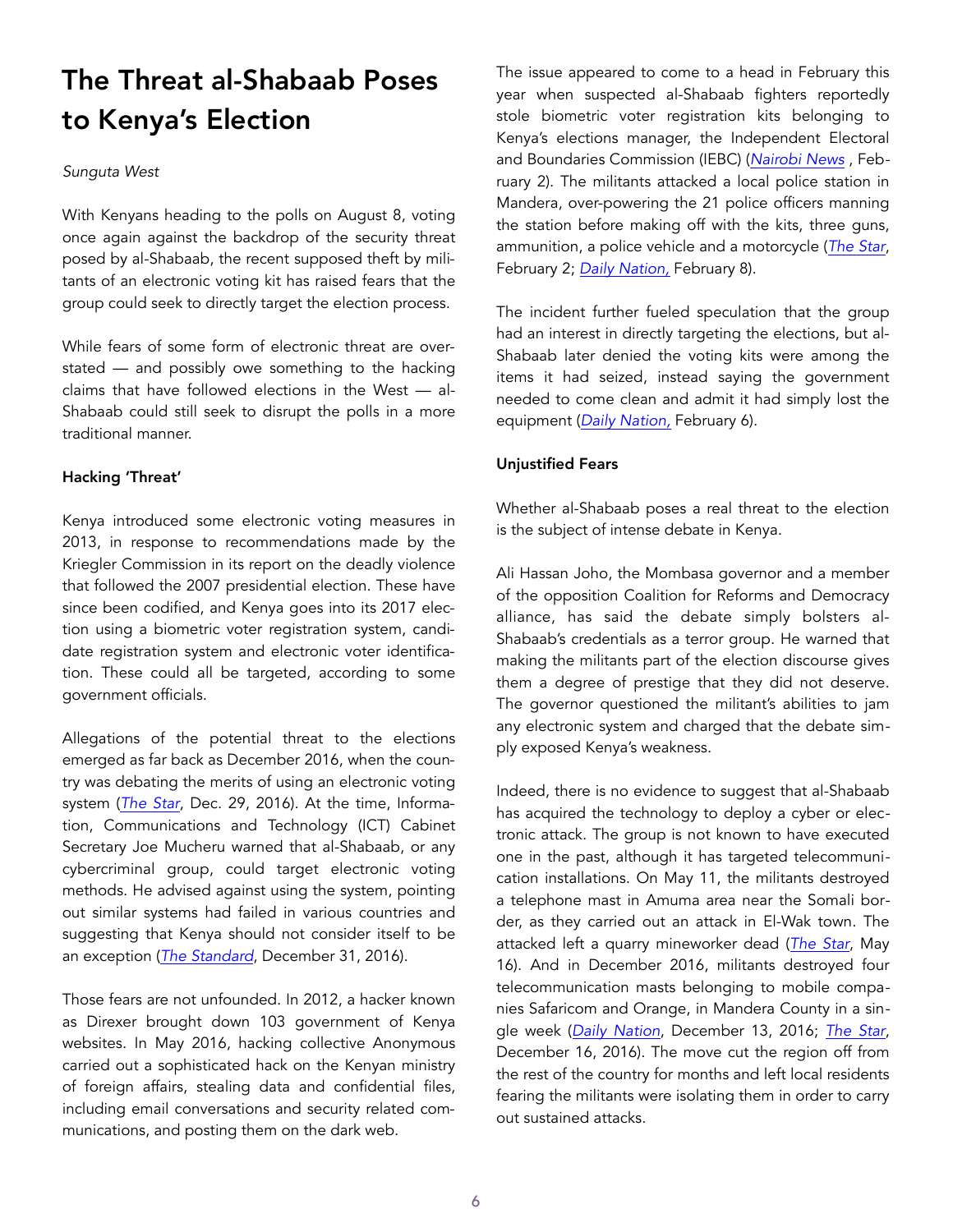More likely, the threat from al-Shabaab is of a more traditional nature. The group recently stepped-up attacks in the border areas of Garissa, Mandera and Wajir, carrying out attacks in regions that are by and large poorly policed.

On May 15, suspected al-Shabaab gunmen attacked Omar Jillo, a small town center in Lafey sub-county in Mandera, killing a local chief and abducting two Kenya Police Reservists (*[Capital FM](http://allafrica.com/stories/201705160280.html)*, May 16, 2016). Omar Jillo, like other towns in the area, is under a dawn-to-dusk curfew to try to curb militant activity.

Queuing voters at polling stations are a potential soft target for the militants. In the past, they have used grenades and Improvised Explosive Devices (IEDs) to attack public places, the police, churches and other institutions. Polling centers, which are usually poorly policed or set-up without considering the possibility of a strike by militants, could be a relatively easy targets.

Furthermore, the kidnapping of election officials cannot be ruled out. The militant group is known to kidnap aid workers, tourists and other officials for ransom. In April, fighters kidnapped four aid officials working for the World Health Organization in central Somalia (*[Hiiraan](https://www.hiiraan.com/news4/2017/Apr/141405/somalia_al_shabab_islamist_militants_kidnap_aid_workers.aspx)  [Online,](https://www.hiiraan.com/news4/2017/Apr/141405/somalia_al_shabab_islamist_militants_kidnap_aid_workers.aspx)* April 4). Five years ago such abductions prompted Kenya to send its troops into Somalia.

#### Potential for Disruption

Until recently, al-Shabaab had not commented on Kenya's elections, but in March the militants accused President Uhuru Kenyatta of plotting to use the security services to rig the polls.

Ali Mohamoud Rage (a.k.a. Ali Dheree) told the Somaliabased Radio al-Furqan that Kenyatta had armed the police and bought armored vehicles to suppress and intimidate any opposition. Dheree pointed to Kenyatta's surprise visit to Kenyan forces in the border town of Dhobley, saying the visit showed Kenyatta was fearful of the political opposition and was desperately trying to shore up support from a military he had long-neglected and left to suffer heavy losses in battles with al-Shabaab (*[Harar 24 New,](http://harar24.com/?p=16220)* March 23).

Dheree's statement at least confirmed that the militant group was closely monitoring electoral developments in Kenya.

Analysts say that by targeting the electronic process, the militants would be attempting to turn public opinion against the government by showing its inability to secure the election process. In a country that has seen significant electoral violence in the past, that could ignite tempers and even drive calls for the withdrawal of KDF in Somalia in order to bolster security at home. An effective attack of this nature could disrupt and destabilize the country.

However, the chances of a cyber-attack are slim. The government will need to ensure it takes steps to secure the electronic voting system, as well as step up its data protection measures. But that is simply a matter of good practice.

In reality, the threat al-Shabaab poses to the polls on August 8 is more likely to come from grenades, guns and explosives than in the form of an electronic attack.

*Sunguta West is a journalist based in Nairobi, Kenya.*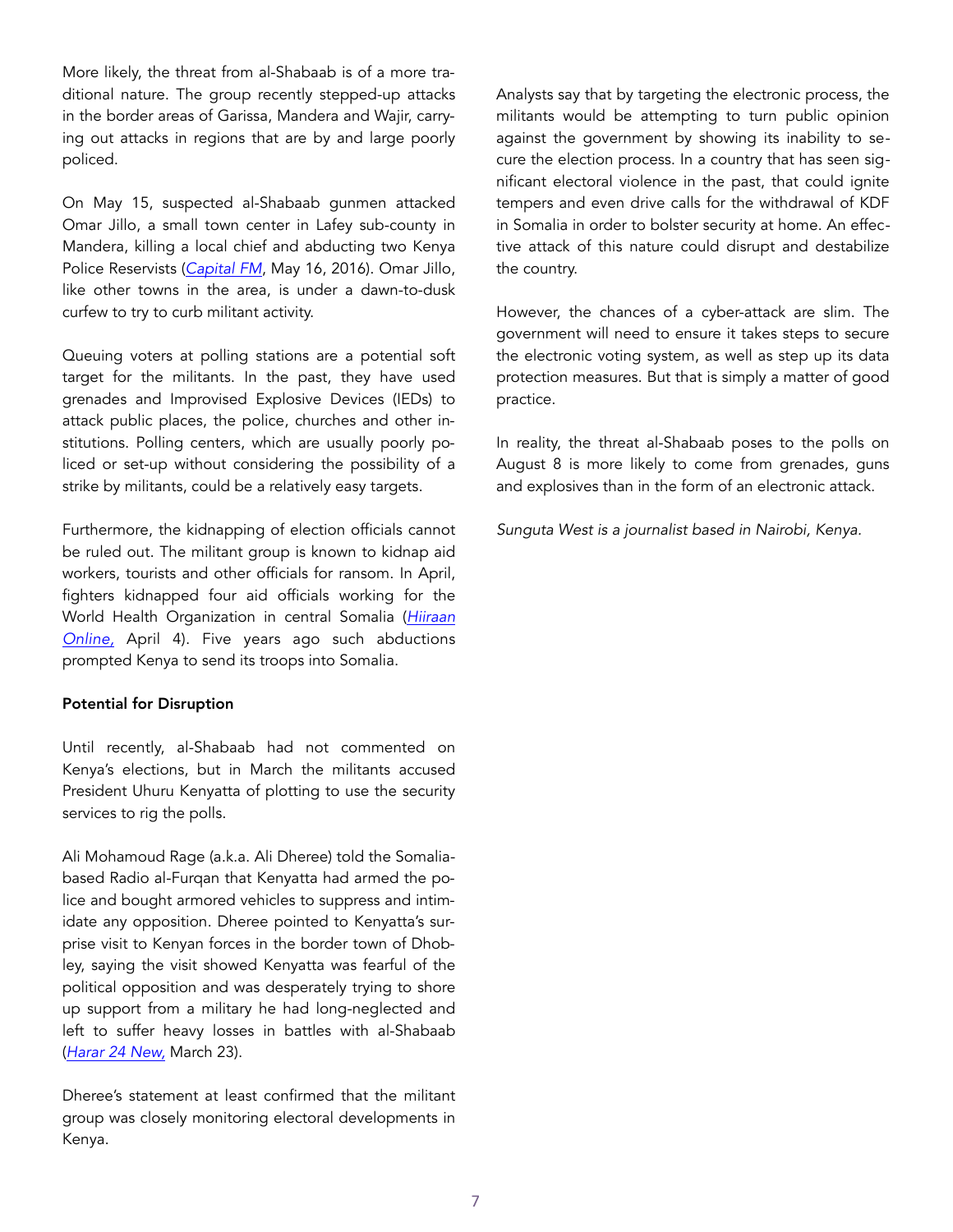# After Raqqa: The Challenges Posed by Syria's Tribal Networks

#### *Aris Roussinos*

As the Syrian Democratic Forces (SDF) approach the northern suburbs of Raqqa, the long-running policy debate over the advisability of using as a primary U.S. partner a militia that is dominated by the People's Protection Units (YPG), has reached fever pitch. Dire warnings have been made of the risks to eastern Syria's future stability that may result from a reliance on a Kurdish-led force with links to the Kurdistan Workers' Party (PKK, Partiya Karkerên Kurdistanê), to storm the city and possibly even govern it once it has been captured.

The increasingly bitter tone of the debate is only partly a reflection of the complex social and cultural dynamics of the diverse population of northern and eastern Syria. Instead, it is primarily a result of the intractable conflict north of Syria's border, in Turkey's restive and overwhelmingly Kurdish south-eastern provinces. Turkey's failure to field a viable rebel force for the Raqqa operation has led to a deepened U.S. engagement with the YPG, sharpening Turkish fears that northern Syria will become a PKK training and logistics hub (*[al-Monitor](http://www.al-monitor.com/pulse/en/originals/2017/04/turkey-post-mortem-in-syria.html)*, March 27).

In its search for a local solution to the problem of northeast Syria, the United States has found itself increasingly held hostage to dynamics outside its own control, with the growing risk that American troops will be drawn into a conflict they cannot adequately manage. In seeking to defeat Islamic State (IS) and establish stable governance in what is fast becoming an unofficial mandate territory, the United States will have to manage the expectations of both its Kurdish and Turkish allies, as well as their respective Arab proxy forces.

### Expanding the Arab-Kurd Binary

For primarily political reasons — both local, in ensuring the compliance of Arab populations, and regional, in assuaging Turkey's concerns of Kurdish dominance the SDF has placed great emphasis in putting an Arab face on the Raqqa operation, recruiting Arab fighters in ever-growing numbers (*[Rudaw](http://www.rudaw.net/english/middleeast/syria/28032017)*, March 28).

Some Arabs have joined purely Arab militias, such as the Manbij Military Council or the Shammar tribal outfit *Jaish al-Sanaddid* (*[ANHA](http://en.hawarnews.com/al-sanadid-forces-we-go-wherever-the-ypg-goes/)*, April 18; *[ANHA](http://en.hawarnews.com/al-sanadid-forces-we-go-wherever-the-ypg-goes/)*, July 15, 2015). Increasingly others, however, have joined the ranks of the predominantly Kurdish YPG and Asayis gendarmerie forces (*[ANHA](http://en.hawarnews.com/48-arab-youths-join-the-ypg-ranks/)*, February 27). Yet the precise ethnic balance between Kurds and Arabs within the SDF, despite its political and tactical importance, remains unknown to outside observers, with differing estimates given even by the coalition.

It has become axiomatic among advocates for the Syrian rebels that only predominantly Arab forces can hope to take or hold Raqqa. There is little evidence for this position. Identical claims were made about the YPG's ability to capture or hold the predominantly Arab cities of Tal Abyad and Manbij. However, in the years and months since their capture from IS, no military or political resistance to Democratic Union Party (PYD, Partiya Yekîtiya Demokrat) rule has taken hold.

Instead, the PYD has devolved government to local Arab-led civilian councils, and recruitment to predominantly Arab SDF militias has proceeded at a steady rate (*[ARANews](http://aranews.net/2016/08/kurds-arab-tribes-discuss-federal-system-project-northern-syria/)*, August 10, 2016). It is reasonable to consider that an excessive focus on ethnic conflict between Kurds and Arabs in northeast Syria, fuelled by often simplistic coverage that reduces the region's complexities to binary Kurd-Arab hostility, is as much a spoiling effort to prevent PYD expansion as it is based upon genuine concern for local stability, or indeed on any appreciation of local realities.

Yet as the SDF move south into the tribal Arab heartlands of Raqqa and Deir Ezzor, the U.S. troops accompanying and supporting them are moving into unknown territory, tasked with ensuring the pacification and compliance of tribal Arab populations whose loyalties and political aspirations are almost wholly unknown. In the ensuing policy debate, the Arab tribes of northern and eastern Syria have been treated like blank sheets upon which the political desires of local and regional actors have been projected. What they themselves want remains largely unknown.

### Regime Loyalties

The tribes of northern and eastern Syria were little studied before the war, and inaccessible to impartial re-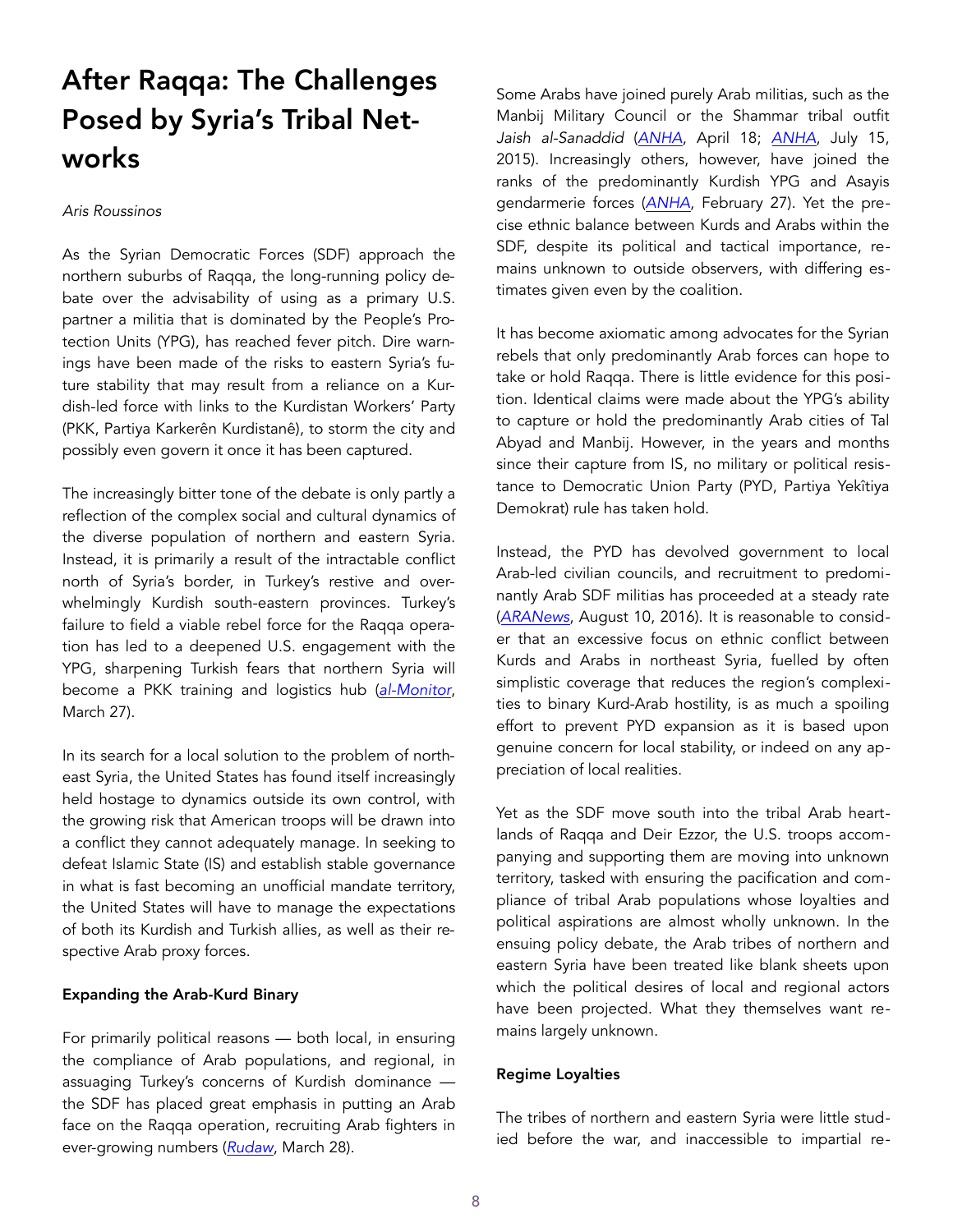searchers after (*[Syria Deeply](https://www.newsdeeply.com/syria/community/2015/12/11/tribal-blood-ties-and-syrias-civil-war-qa)*, December 11, 2015). Where they have come to the world's attention, it is only as instruments of propaganda, swearing fealty to the Syrian regime, IS or PYD, as determined by the ebb and flow of the frontlines. It is unclear to what extent the war's hardships have revitalised the bonds of mutual defense among tribesmen that segmentary theory would suggest; or whether the ever-growing array of external sponsors has encouraged greater division within tribal units, as rival chiefs battle for supremacy, or youths discard the age-old tribal loyalties for the new bonds of duty and affection offered by armed groups with more ambitious goals.

In rural Deir Ezzor, the case of the Shaitat tribe affords a vivid example of the choices tribal units make under the pressures of war. One of eastern Syria's most powerful tribes, with around 90,000 members, the Shaitat joined the rebellion at the outset and took control of many of the region's lucrative oil wells.

As IS conquered almost all of eastern Syria in 2014, the Shaitat bore the brunt of some of the bitterest intra-jihadist fighting of the war in a bloody summer campaign along the lower Euphrates Valley (*[al-Monitor](http://www.al-monitor.com/pulse/security/2014/06/syria-deir-ez-zor-intra-jihadist-battles-isis-nusra.html)*, June 25, 2014; *[Syria Deeply](https://www.newsdeeply.com/syria/articles/2014/08/01/as-isis-advances-in-eastern-syria-local-tribes-stand-in-its-way)*, August 1, 2014). At least 800 Shaitat tribal fighters were massacred by IS forces (*[al-Monitor](http://www.al-monitor.com/pulse/originals/2015/07/turkey-der-zor-isis-attack-international-coalition.html)* July 2015). Many survivors fled to regime territory, and they have since reconstituted themselves as a warlike and highly-motivated loyalist militia defending the beleaguered Deir Ezzor SAA garrison from frequent IS assaults (*[The National](http://www.thenational.ae/opinion/comment/dont-bank-on-tribes-rising-up-to-combat-isil)*, November 11, 2014; *[Youtube](https://www.youtube.com/watch?v=kPhlljEhAFo)*, September 25, 2015).

In Hasakah, meanwhile, the PYD has struggled to win the loyalties of tribes long affiliated with the regime through decades of patronage and clientelist politics (*[Zaman al-Wasl](https://en.zamanalwsl.net/news/14909.html)*, March 29, 2016). Despite an ongoing Arab tribal outreach effort on the PYD's part, the Tayy tribe has remained loyal to Damascus, providing the bedrock, along with a section of the region's divided Christian population, of the local loyalist National Defense Force (NDF) militia (see *[Terrorism Monitor](https://jamestown.org/program/institutionalized-warlordism-syrias-national-defense-force/)*, March 24).

## Dangers of 'Weaponizing' Tribal Structures

Rumours of the existence of loyalist underground militias years after the city's fall to the rebels and some months into IS rule suggest that once in Raqqa the PYD will, after the city's liberation from IS, find itself competing with the Syrian regime for the loyalty of its inhabitants (*[Ay](http://www.aymennjawad.org/15100/the-factions-of-raqqa-province)[menn Jawad](http://www.aymennjawad.org/15100/the-factions-of-raqqa-province)*, July 29, 2014). Furthermore, local tribes may use the comparative strength and reach of the regime and the PYD's competing external sponsors of Russia, Iran and the United States as bargaining chips as they weigh up the costs and benefits of loyalty to one faction or another, or indeed of inter-tribal competition.

Even within the Arab tribe most committed to the PYD project, the Shammar confederation, it is apparent that the SDF umbrella contains two politically distinct militias with perhaps widely differing political desires.

On the one hand, the SDF's long-time allies, the Jaish al-Sanaddid, led by Sheikh Humaydi Daham al-Hadi, are utilized primarily as a mobile gendarmerie to provide security over thinly populated desert areas, appearing to view this as an opportunity to re-establish their long-lost historical suzerainty over the eastern Syrian desert. On the other, the Syrian Elite Forces, composed of Shammar and Shaitat tribesmen and led by former Syrian National Council head and Shammar aristocrat Ahmad Jarba, seem keen to establish a notional rebel-branded autonomy within the framework of SDF rule (*[NOW](https://now.mmedia.me/lb/en/NewsReports/567033-new-rebel-force-battling-isis-in-northeast-syria)  [Lebanon](https://now.mmedia.me/lb/en/NewsReports/567033-new-rebel-force-battling-isis-in-northeast-syria)* , May 26, 2016). This militia has perhaps set its sights on a governance role in either Raqqa or Deir Ezzor.

In seeking to weaponize Syrian tribal structures against IS, the United States will have to approach tribal politics with a keen anthropological eye, taking care to ensure it is not laying the foundation for future clashes between tribe and clan factions in the aftermath of the current conflict. Managing the divergent political aspirations of disparate factions within a broad multi-ethnic coalition is a complex task, and the United States should analyze local political divisions carefully before disbursing weapons and ammunition in significant quantities.

The ability of the United States and its SDF allies to win over tribes like the Tayy or Shaitat, or at least avoid the need to confront them, will depend greatly on what concrete advantages in wealth or influence cooperation with the new governing power will grant them, as well as upon the hope that Russia, Iran or Damascus — or even some new form of jihadist insurgency — will not seek to wreak havoc in the Euphrates Valley for its own ends.